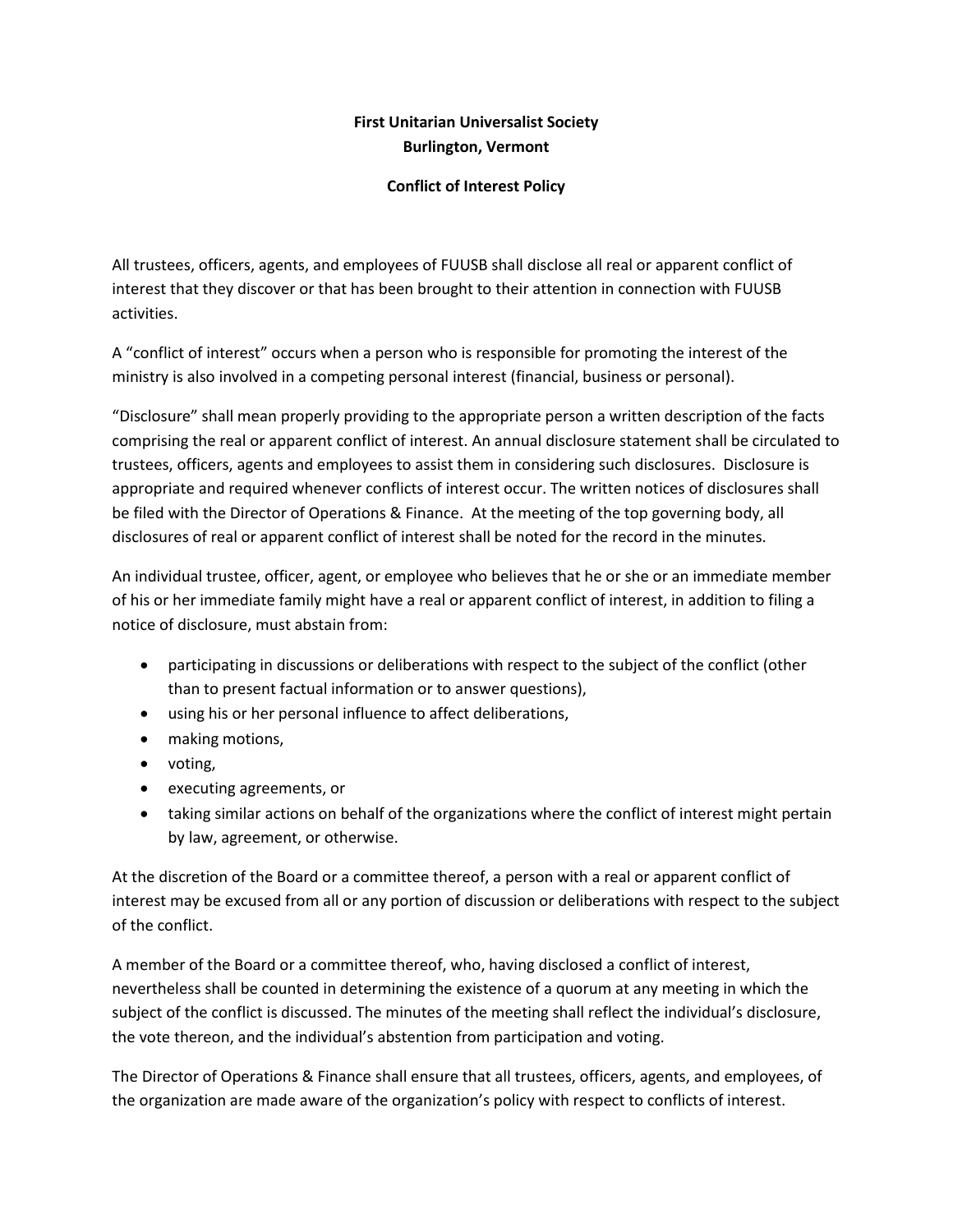## **FUUSB Conflict of Interest**

## **Certificate of Compliance**

I have carefully read the statement of policy concerning conflict of interest. I have considered both the literal expression of the statement and its intent.

I hereby certify that I do not, to the best of my knowledge, have any personal interests that conflict with the interests of First UU Society of Burlington.

If any situation should arise in the future which I think may involve me in a conflict of interest, I will promptly bring it to the attention of the Board President, Council Chair, or Church Administrator.

Signature: \_\_\_\_\_\_\_\_\_\_\_\_\_\_\_\_\_\_\_\_\_\_\_\_\_\_\_\_\_\_\_\_\_\_\_\_\_\_\_

Title: \_\_\_\_\_\_\_\_\_\_\_\_\_\_\_\_\_\_\_\_\_\_\_\_\_\_\_\_\_\_\_\_\_\_\_\_\_\_\_\_\_\_\_

Date: \_\_\_\_\_\_\_\_\_\_\_\_\_\_\_\_\_\_\_\_\_\_\_\_\_\_\_\_\_\_\_\_\_\_\_\_\_\_\_\_\_\_\_